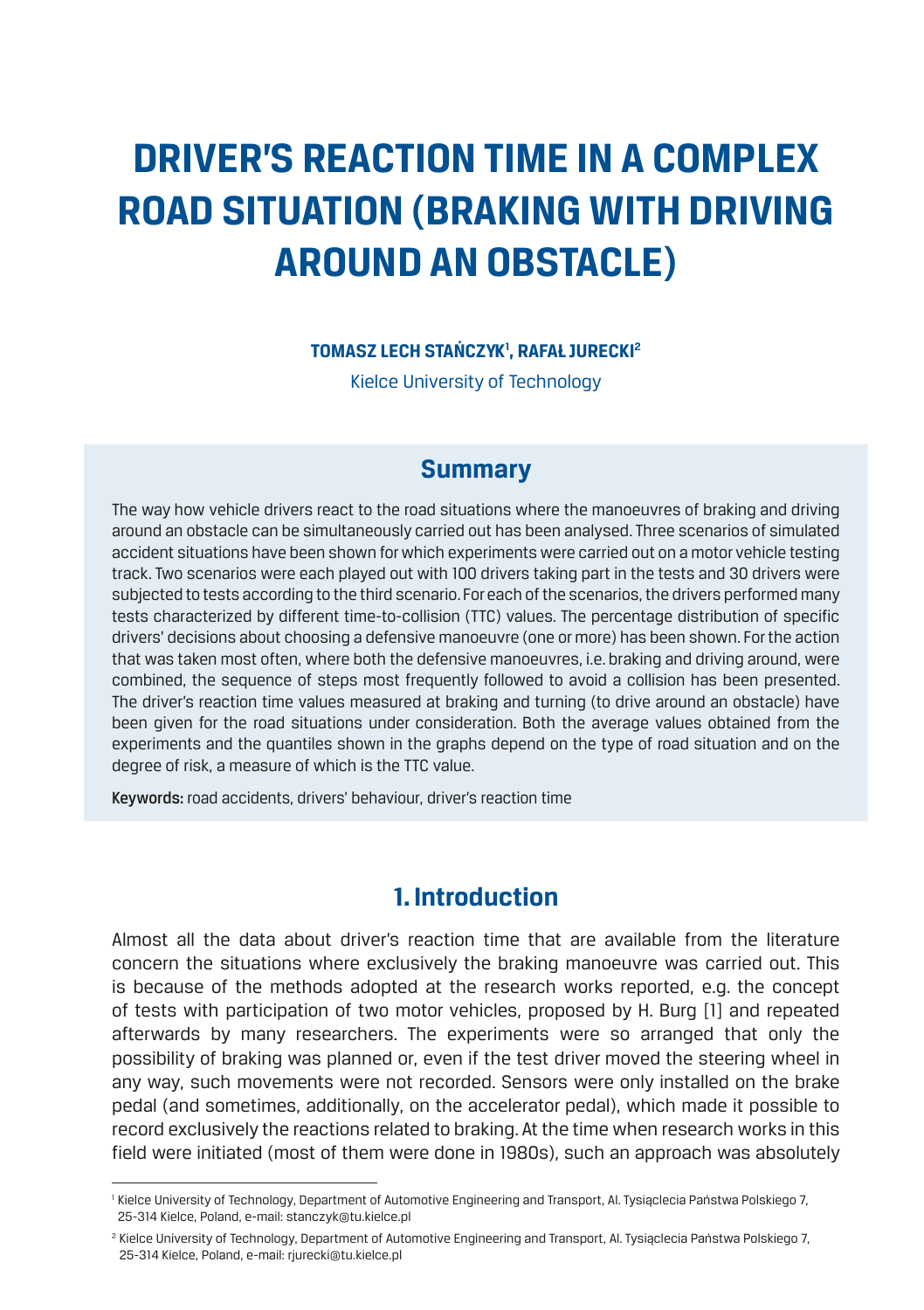reasonable. An overwhelming majority of motor vehicles were not provided then with ABS; therefore, the drivers were taught that in a critical situation, when the brake pedal is hit with maximum force for an accident to be avoided, no steering wheel movements should be made because this might cause the vehicle stability to be lost. The driver's reaction time values thus determined were quoted in handbooks and used at accident reconstruction for many years (basically, until today).

At present, this situation has radically changed. The vast majority of the motor vehicles that participate in road traffic have ABS. Only very few oldest vehicle models have remained that do not have such a system and they are now definitely disappearing. Most drivers already know that when driving a vehicle provided with ABS, they may try to avoid a collision with an obstacle by driving around it in spite of applying the service brake very hard at the same time. This means that these two manoeuvres may be performed simultaneously without a significant risk of loss of vehicle stability control. Obviously, this is very beneficial from the point of view of chances of avoiding a collision. However, the driver is facing the necessity of making a decision whether he/she should perform both of these defensive manoeuvres simultaneously. If the answer is yes, what should be done first and how intensively should it be done?

The research on drivers' behaviour in critical situations is expected to answer the question what decisions are made by the drivers in such circumstances and how this affects the values of driver's reaction time. Hence, the tests must be so arranged that both of these defensive manoeuvres should be possible and that all the actions taken by the drivers participating in the tests should be recorded.

## **2. Description of the experiments**

The experiments were carried out on a motor vehicle testing track (real vehicle and simulated situation of a collision hazard). The research concept was formulated with using a notion termed TTC ("time-to-collision"), which is defined as the time that elapses between noticing and possible hitting an obstacle and that is available to the driver for the carrying out of defensive actions. In earlier publications by the same authors [2, 3, 4], this time was referred to as "risk time". At the works described there, it was shown that the driver's reaction time values, whether obtained from track tests or tests carried out on a simulator, very clearly depend on the TTC. This means that the driver, when assessing the situation, is not guided separately by the drive speed or the distance to the obstacle but he/she is aware of the time available for making a decision and reacting to the hazard.

Neither the TTC nor any equivalent idea occurs in the Polish literature dealing with accident analysis. Conversely, it has been quite frequently appearing in Western publications in the recent years, but it can be chiefly found in publications concerning the development of collision avoidance systems, e.g. [5, 6, 7] rather than in publications related to accident reconstruction. To elucidate this idea and to substantiate the TTC variability range adopted at the research works, the vehicle stopping time  $t_{\rm z}$  (see equation (1)) as a function of the TTC has been presented in Fig. 1.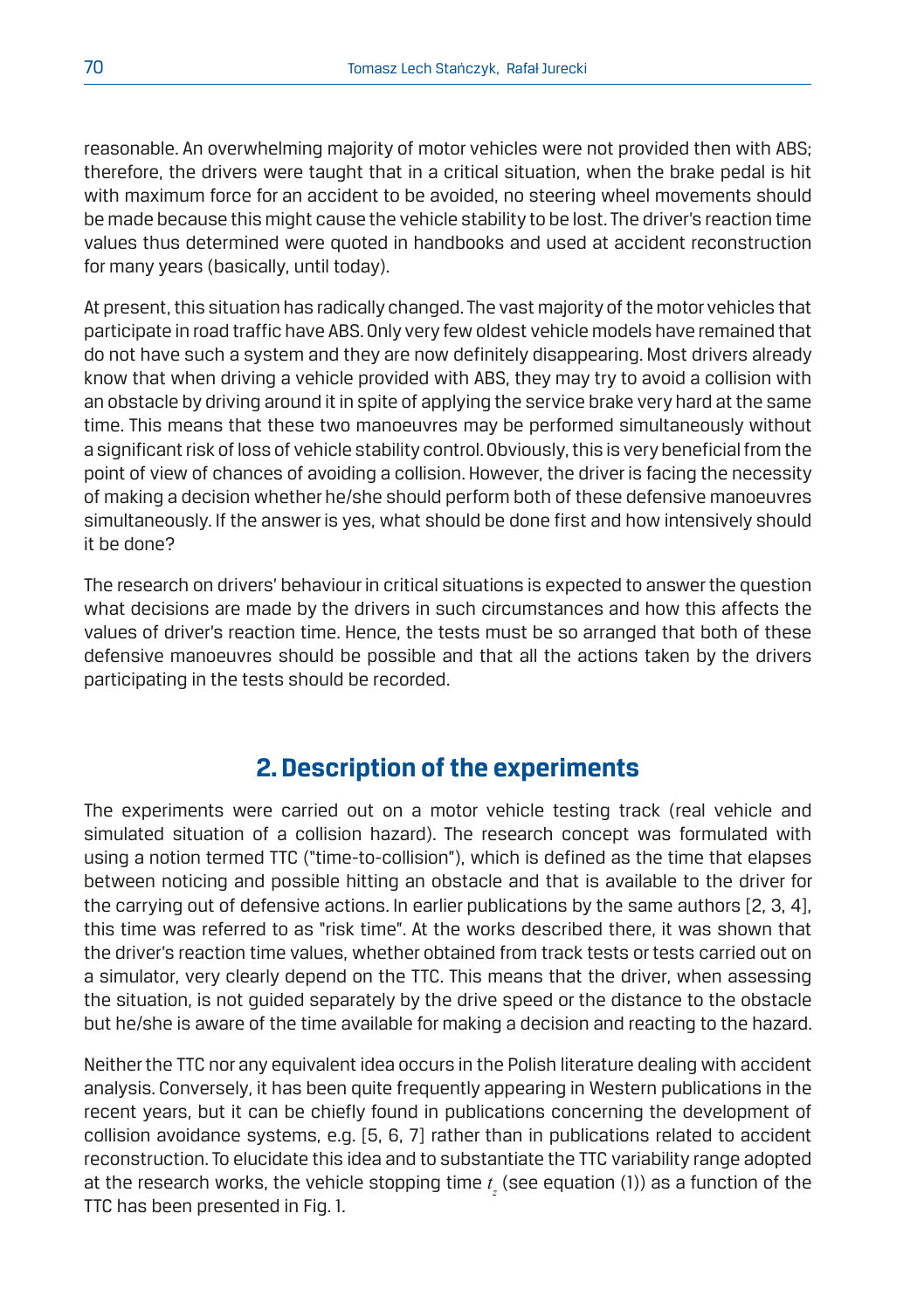$$
t_z = t_r + t_o + \frac{1}{2}t_n + t_h
$$
 (1)

where:

- *t <sup>z</sup>* vehicle stopping time;
- *t <sup>r</sup>* driver's psychomotor reaction time;
- *t <sup>o</sup>* brake system response time;
- $t_{n}$  braking deceleration rise time;

*t <sup>h</sup>* – braking time.

The estimation of driver's reaction time  $t_{_{r}}$  was based on results of authors' experiments for two simulated accident situations played out in a precisely defined way (these situations are hereinafter referred to as "scenarios"), for which the highest and the lowest average values of time  $t_{\rm r}$  were obtained [8, 9, 10]. The highest average values of the reaction time reflect of the c<sub>r</sub> rule obtained [cr] of cr<sub>1</sub>. The highest exercise values of the redefient time<br>Were obtained for "scenario 1", where the drivers came across 2 obstacles; they may be represented by the following equation [11]:

$$
t_r = 0,197 \cdot \text{TTC} + 0,713,\tag{2}
$$

The lowest average values of the reaction time were obtained for "scenario 3", where one obstacle in the form of a motor truck was encountered; these values may be defined as follows:

$$
t_r = 0.157 \times \text{TTC} + 0.181\tag{3}
$$

For the time  $t_o + \frac{1}{2}t_n$  taken together, a value of 0.3 s was adopted. In publication [12], the total value of this time is specified as 0.2–0.4 s. The braking time value *t h* was estimated in accordance with equation (4):

$$
t_h = \frac{v_p}{a_h} \tag{4}
$$

In the calculation example presented, the vehicle braking deceleration was assumed as  $a_{_{h}}$  = 8.5 m/s<sup>2</sup> and two initial vehicle velocity values were adopted, i.e.  $v_{_{p}}$  = 50 km/h and  $\nu_{\stackrel{}{p}}$  = 100 km/h. For such input data, the braking time value th worked out at 1.63 s and 3.26 s, respectively.

The graphs in Fig. 1 show the vehicle stopping time for the lowest values of driver's reaction time (scenario 3, Fig. 1a) and for the highest values of this time (scenario 1, Fig. 1b). In each of the graphs, a line has been additionally plotted to represent graphically equation (5):

$$
t_z = TTC \tag{5}
$$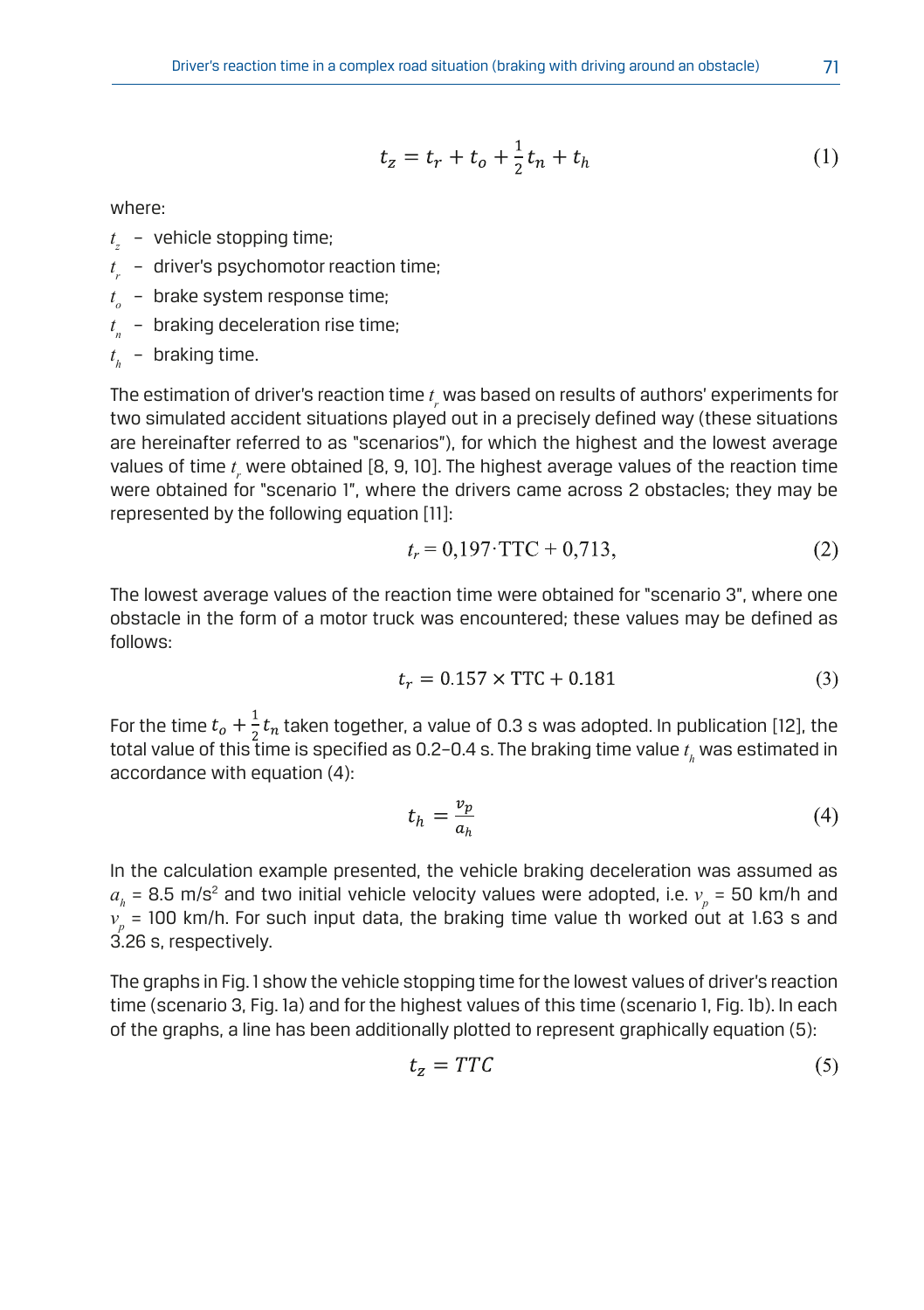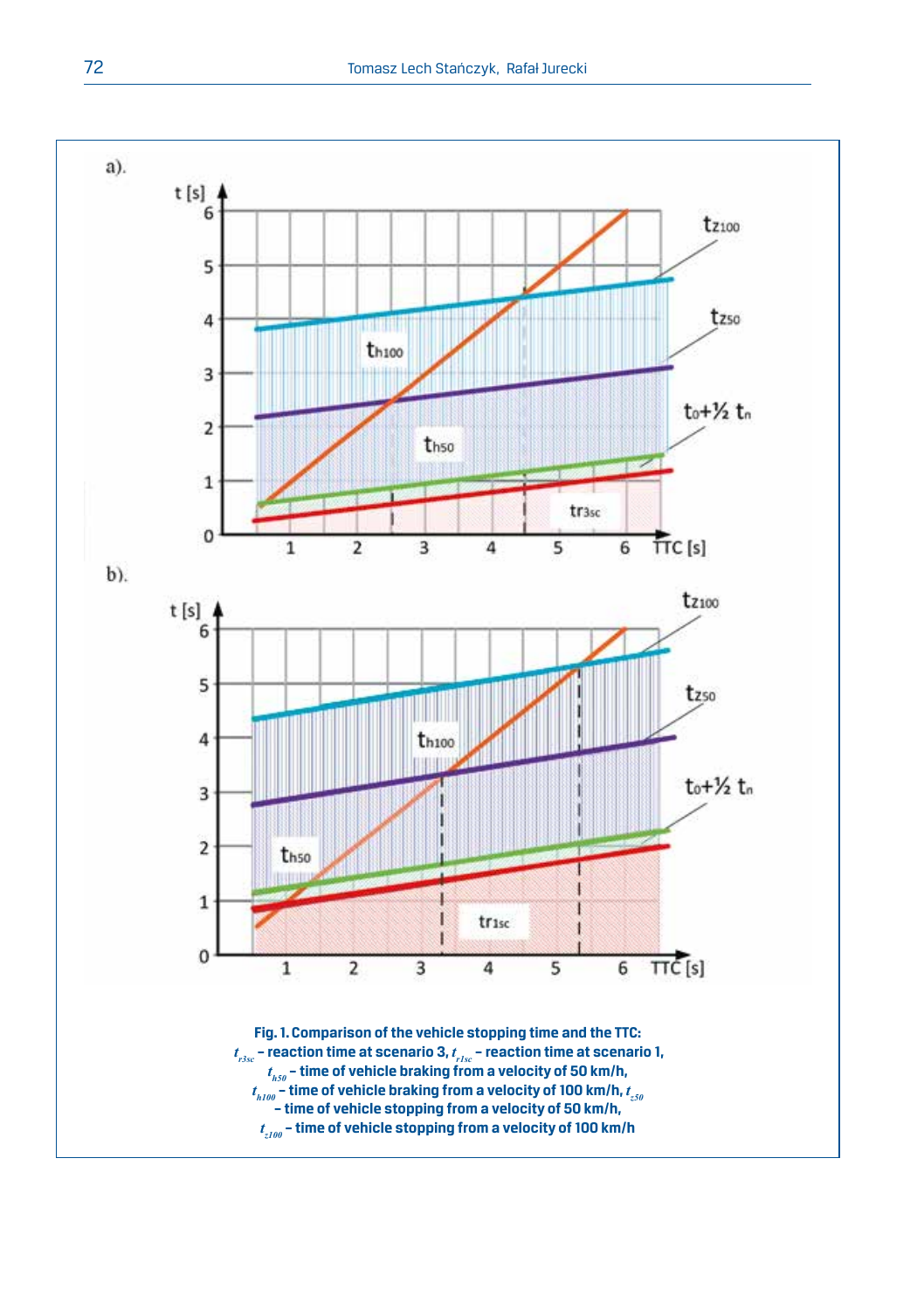There are two possible cases of termination of a sudden hazardous road situation for different values of the vehicle stopping time  $t_{\rm z}$ . The case that  $t_{\rm z}$   $\leq$ TTC means that the collision has been avoided and if *t z >*TTC then the road event has ended in a collision. The TTC limits below which a collision is unavoidable, read out from the graphs in Fig. 1, have been brought together in Table 1.

|                           | Braking from an initial velocity of: |          |
|---------------------------|--------------------------------------|----------|
|                           | 50 km/h                              | 100 km/h |
| Scenario 1 (more complex) | 3.29 s                               | 5.32 s   |
| Scenario 3 (simpler)      | 2.50 s                               | 4.44 s   |

#### Table 1. TTC limits below which a collision is unavoidable

In the cases presented, the collision would be unavoidable if the driver exclusively braked with maintaining the straight-ahead direction of vehicle motion (e.g. if driving around the obstacle were impossible due to insufficient space). In very numerous cases, the driver does not have to reduce vehicle velocity to zero before an obstacle to avoid a collision; instead, he/she should reduce the velocity to a level at which the manoeuvre of driving around the obstacle could be safely carried out. If the vehicle is provided with ABS, the manoeuvres of braking and driving around an obstacle may be performed simultaneously. When driving a vehicle without ABS, more experienced drivers can reduce vehicle velocity by braking to such a value that they are then capable of trying, in the final phase of the manoeuvre, to drive around the obstacle (with giving up braking). So, if the possibility of carrying out both defensive manoeuvres is taken into account, the TTC limit below which a collision becomes unavoidable can be lowered by about 1 s (this means braking to a velocity of about 30 km/h instead of zero).

The values thus estimated provided a basis for adopting the maximum TTC values at the experiments. Finally, the tests were carried out for situations characterized by 17 different TTC values from the range of 0.5–3.6 s.

The problem of braking with driving around an obstacle will be analysed here with taking as an example the results of experiments carried out in accordance with three scenarios of pre-accident situations. At scenario 1 (mentioned previously), a passenger car entered the street intersection in front of the vehicle under test from the right side in the perpendicular direction while another vehicle was moving towards the vehicle under test from the opposite direction. At the next scenario under analysis (referred to as "scenario 2"), an adult pedestrian entered perpendicularly the right lane of the carriageway. One hundred drivers were subjected to tests with each of these two scenarios. The scenarios and the method of carrying out the tests have been described in more detail in publications [10] and [13].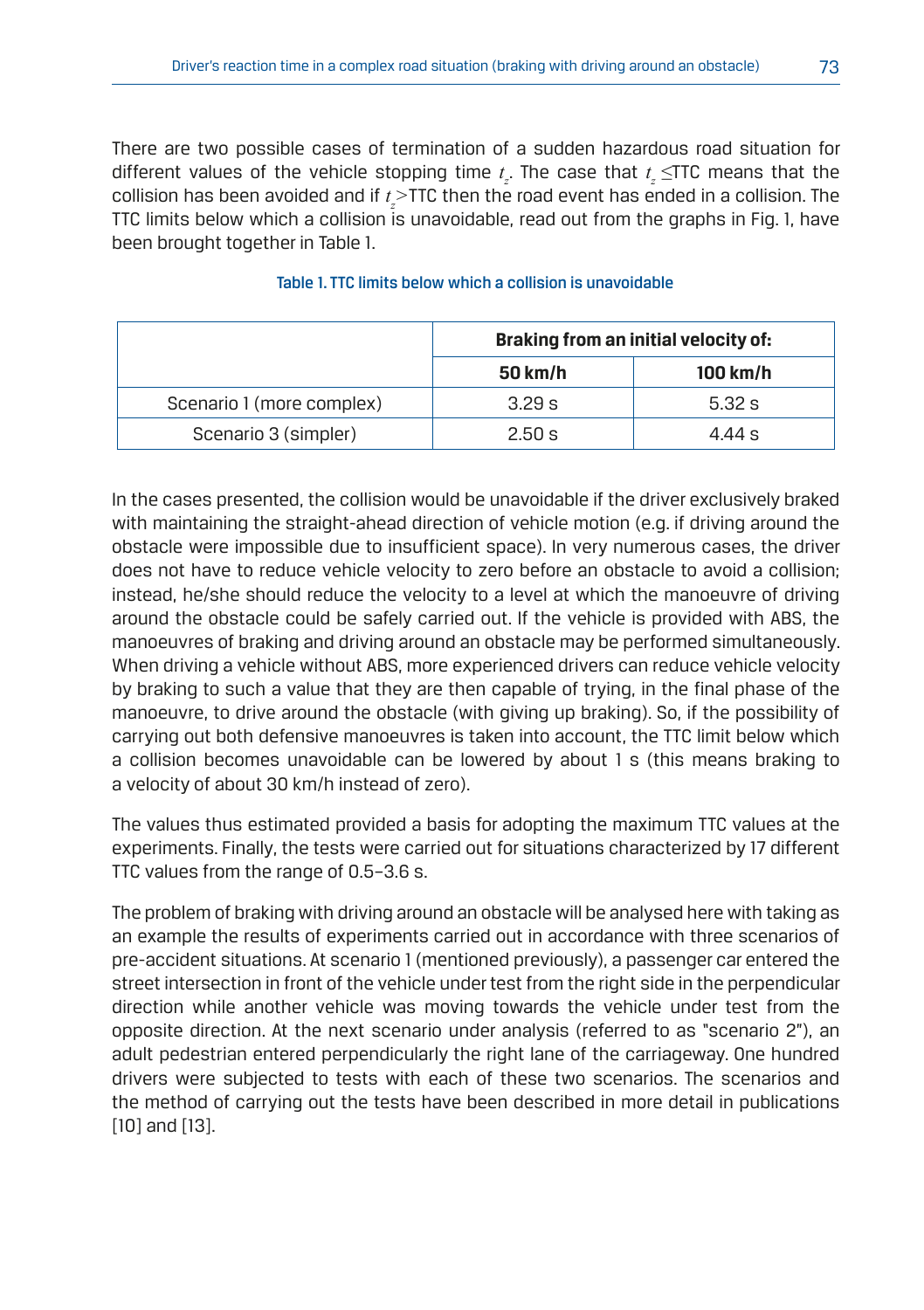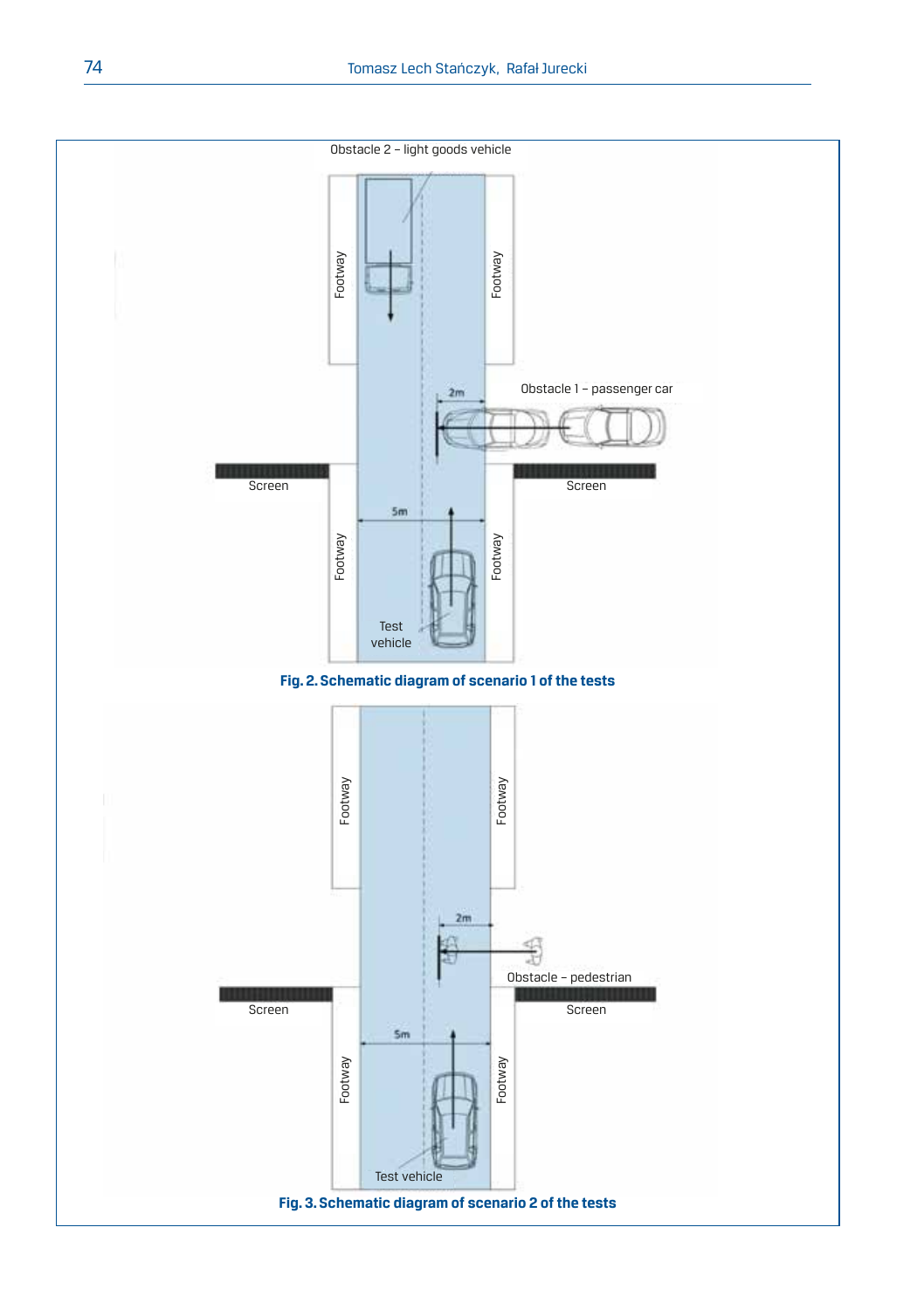The last scenario that was analysed within this work was "scenario 5", which was also the one played out at the latest group of tests. At this scenario, as it was at scenario 1, two obstacles appeared, but now the obstacles were a passenger car entering the street intersection from the right side and a pedestrian entering the carriageway from the left side. In this case, the tests were carried out with 30 drivers who performed 10 trial drives each, with the TTC values ranging from 0.6 s to 3.0 s. A schematic diagram of this scenario has been shown in Fig. 4. The tests carried out to this scenario have been described in more detail in publication [14].



# **3. Analysis of drivers' behaviour in critical situations**

A common feature of the tests described here is the fact that the drivers were not forced to react in any specific way to the accident hazard situation encountered. At each of the test scenarios and at each trial drive, the drivers decided by themselves how they wanted to react, depending on their own assessment of the situation and their individual experience. Their task was formulated in a general way: they were to avoid a collision with any of the obstacles. It turned out that in most cases, they combined the manoeuvres of reducing vehicle velocity and driving around the obstacles, although it happened, e.g. at high TTC values, that they tried to drive around the obstacles without braking. On the other hand, some cases also occurred that the drivers exclusively chose braking as the defensive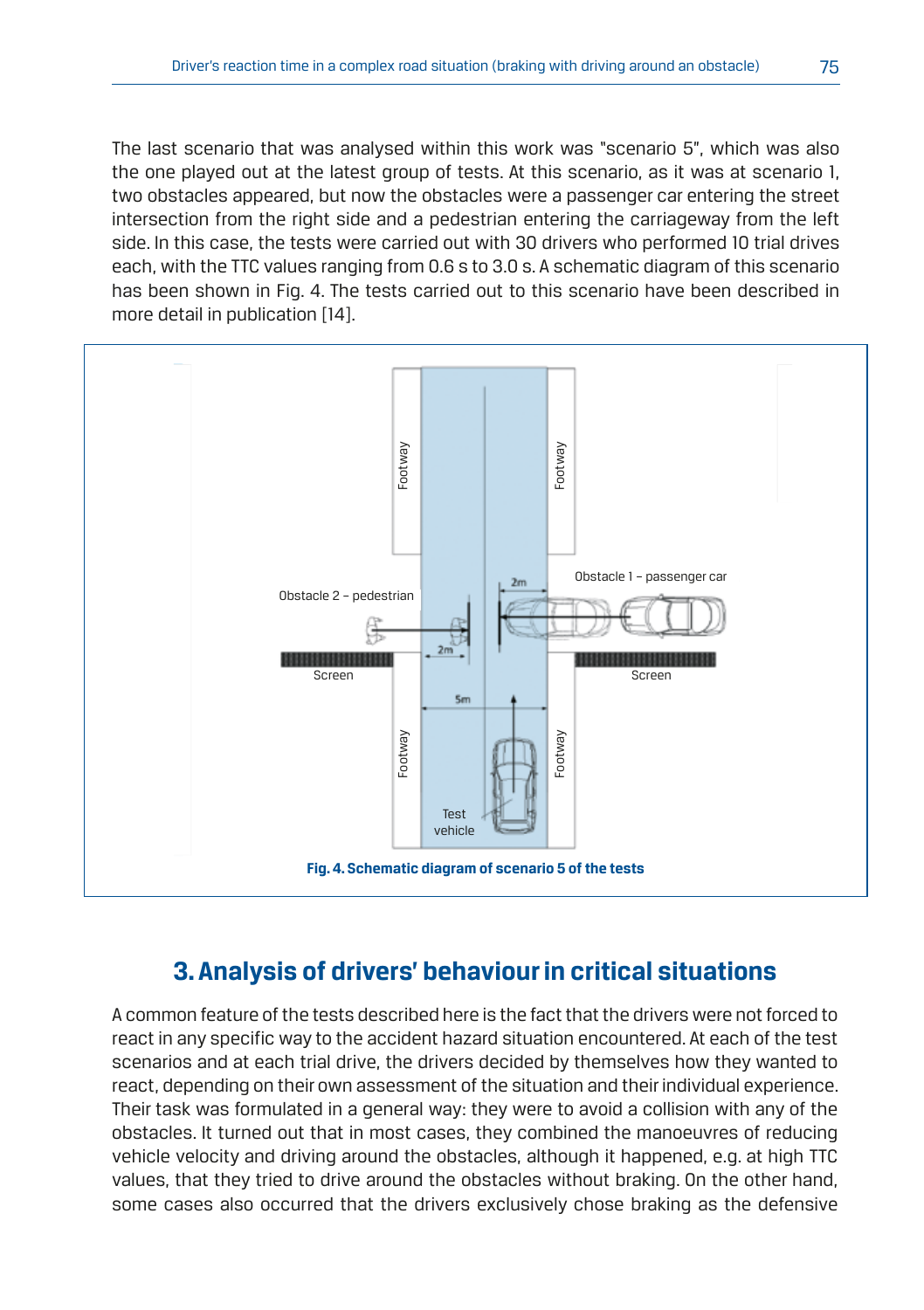

manoeuvre. The percentage distribution of individual decision types depending on the TTC at the scenarios under consideration has been presented in Figs. 5, 6, and 7.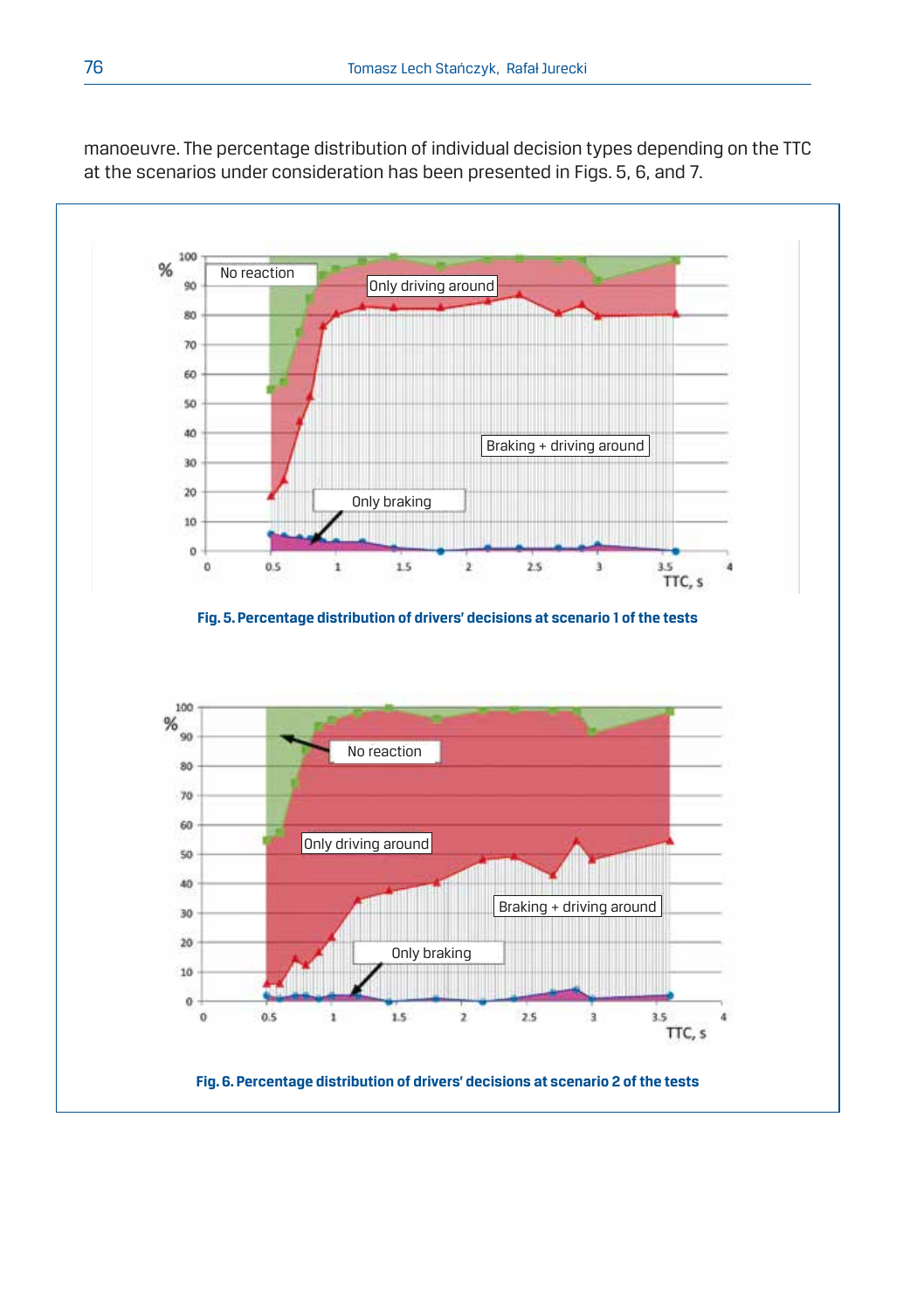

In most publications dealing with the reconstruction of road accidents, chiefly the values of driver's reaction time at braking are given. Similarly, exclusively the braking is taken into account as a defensive manoeuvre at accident analyses. However, the percentage distribution of drivers' decisions as shown in Figs. 5, 6, and 7 indicates that, contrary to popular opinions, the option with braking alone was chosen by very few drivers.

The manoeuvre of driving around the obstacle (either combined with braking or performed as the only defensive measure) was chosen in much more cases. It is symptomatic that at the tests to scenarios 1 and 5, where two obstacles were encountered, the overwhelming majority of drivers under test decided to combine the braking with the driving around the obstacles; for TTC *>* 1 s (1.4 s), the percentage of such drivers even exceeded 80%. At scenario 2, which was the easiest one among those presented, the driving around the obstacle without braking was chosen in more cases as against such a manoeuvre combined with braking, apart from the cases with the highest TTC values.

Noteworthy are also the test drives with the lowest TTC values. For such tests, the "no reaction" areas in the graphs are relatively wide. For TTC of about 0.5 s and 0.6 s, the percentage of the drivers who did not manage to react came close to 50%.

In consideration of this significant proportion of cases where the braking was combined with the driving around the obstacle, a closer look should be taken at the question how these manoeuvres were performed. Did the driver first apply the vehicle brakes with keeping the vehicle moving without changing the direction of motion (i.e. without turning the steering wheel) and begin to drive around the obstacle only when the vehicle velocity was reduced to a certain level? Alternatively, did he/she first react with gently turning the steering wheel and, only when the vehicle trajectory was modified, start braking? The proportion of drivers who chose the former option (at individual test scenarios), i.e. who applied brakes before starting the manoeuvre o driving around the obstacle, has been presented in Fig. 8.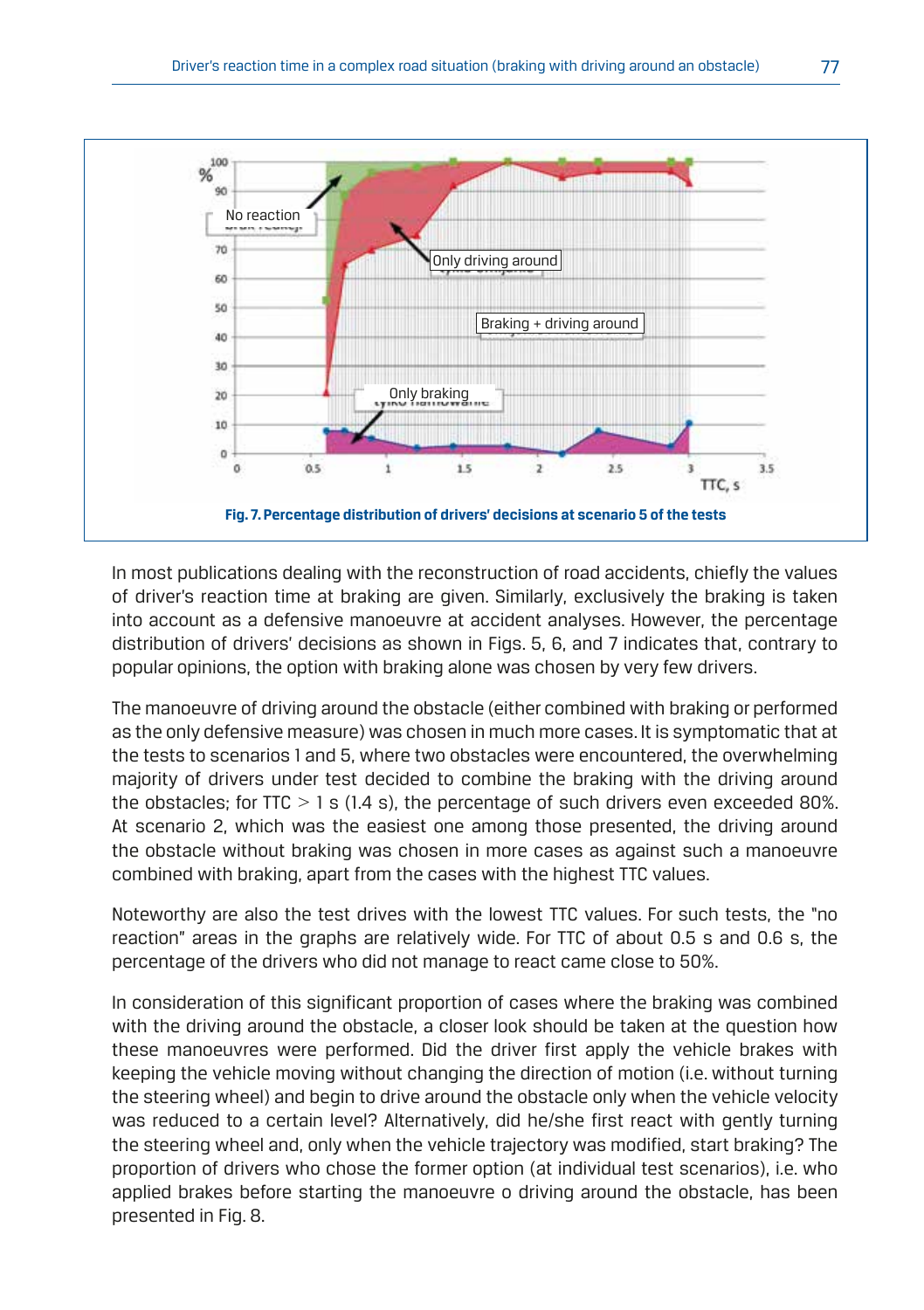

It can be seen that at all the three scenarios under consideration, the percentages of the drivers whose reaction was as described above were close to each other; moreover, these percentages were definitely lower than those of the drivers who decided to react in reverse order. In the whole range of the TTC values adopted at the experiments, these percentages varied within limits from 0% to about 50%, with ranging from 0% to about 30% for the TTC of up to 2 s, while a rising trend became clearly visible for TTC values exceeding 2 s. For the highest TTC values, these percentages varied from about 20% to 50%. Noteworthy is the fact that in no case (at no scenario and at no TTC value) these percentages exceeded 50%.

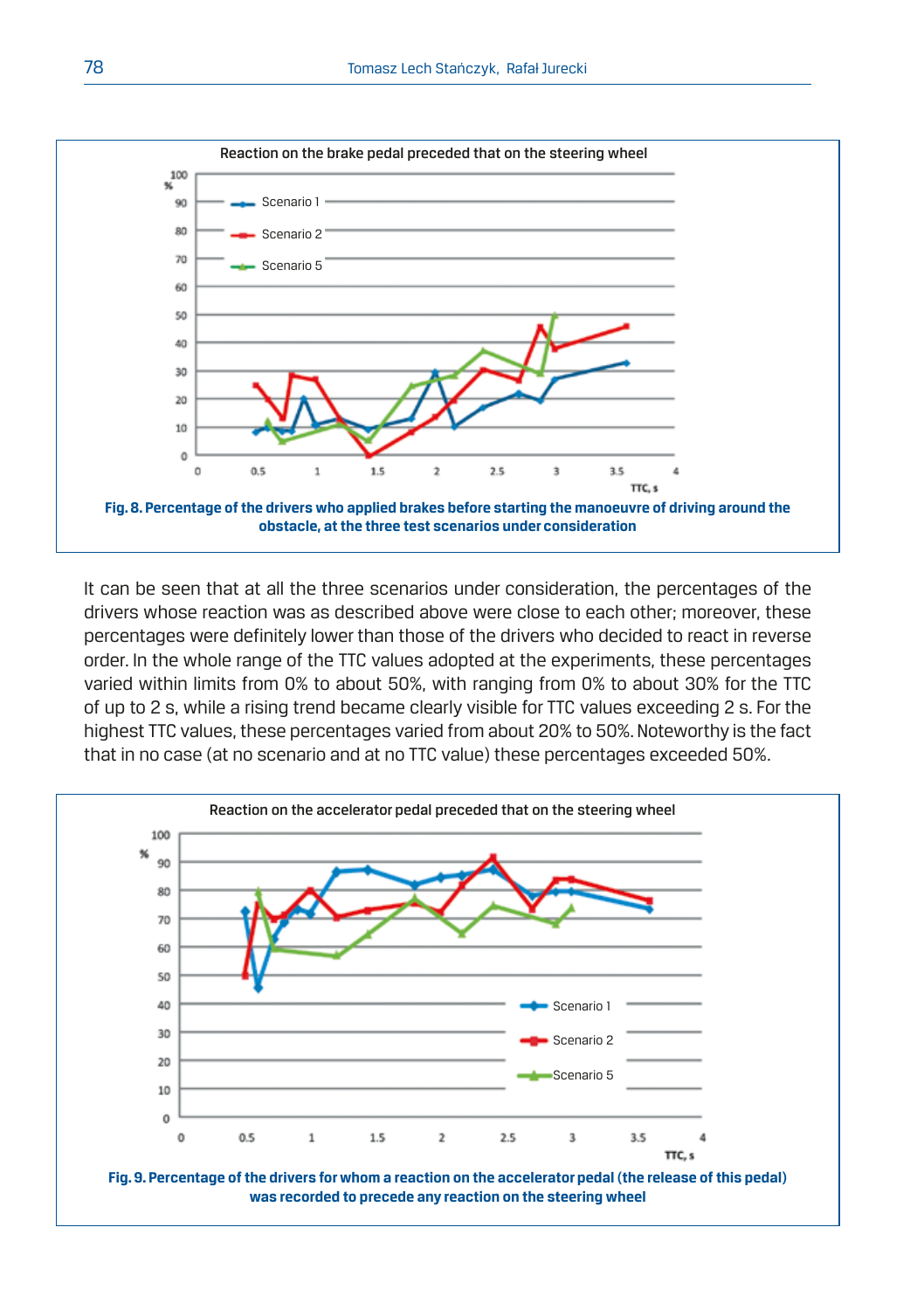The behaviour of most drivers may be very well illustrated by the information provided in Fig. 9, where the percentage of the drivers has been shown for whom a reaction on the accelerator pedal (the release of this pedal) was recorded to precede any reaction on the steering wheel.

It can be seen in the previous graph (Fig. 8) that for most drivers under test, a reaction on the steering wheel was recorded to precede any reaction on the brake pedal. On the other hand, Fig. 9 shows that the reaction of most drivers on the accelerator pedal was recorded to take place even before their reaction on the steering wheel. At the tests where the TTC exceeded 1.5 s, about 60% to 90% of the drivers took their actions in such an order.

When the information shown in Figs. 8 and 9 is put together, a statement may be made that most of the drivers took their defensive actions in the following order in the whole range of the TTC values: releasing the accelerator pedal, afterwards a reaction on the steering wheel (changing the vehicle trajectory), and only then starting the braking manoeuvre.

Fewer drivers performed these manoeuvres in another order or they chose an option with only one defensive manoeuvre (except for very high percentage of the manoeuvre with driving around the obstacle at tests to scenario 2).

# **4. The values of driver's reaction time in a complex road situation**

The term "complex road situation", wherever used in this paper, has the meaning that the driver under test has several options of the defensive manoeuvre to choose. It is his/her subjective decision whether only to brake, to drive around the obstacle, or to perform both of these defensive manoeuvres. This is an important distinctive feature of the research work presented here because in most experiments aimed at determining the values of driver's reaction time, the tests were so arranged that braking was the only possible (or the only recorded) driver's reaction. An experiment of this kind was also carried out by the authors of this paper. When the driver did not have to assess the specific situation and to choose the method of counteracting the hazard encountered, the measured values of his/her reaction time were considerably lower than those determined at the experiments where the necessity to choose the actions to be undertaken was taken into account (see e.g. the experiment results reported in publication [11]).

When the driver must choose a method of counteracting an imminent collision, not only his/her reaction time is longer but also the average values of this time vary depending on the complexity of the specific situation. The complexity of the situation has also an impact on the scatter of the values obtained. Figs. 10 and 11 show the average values of driver's reaction time at braking and turning (driving around the obstacle) as well as the quantiles being a measure of the scatter of results. The quantiles 0.1 and 0.9, which delimit the area covering 80% of the results obtained, have also been plotted in the graphs.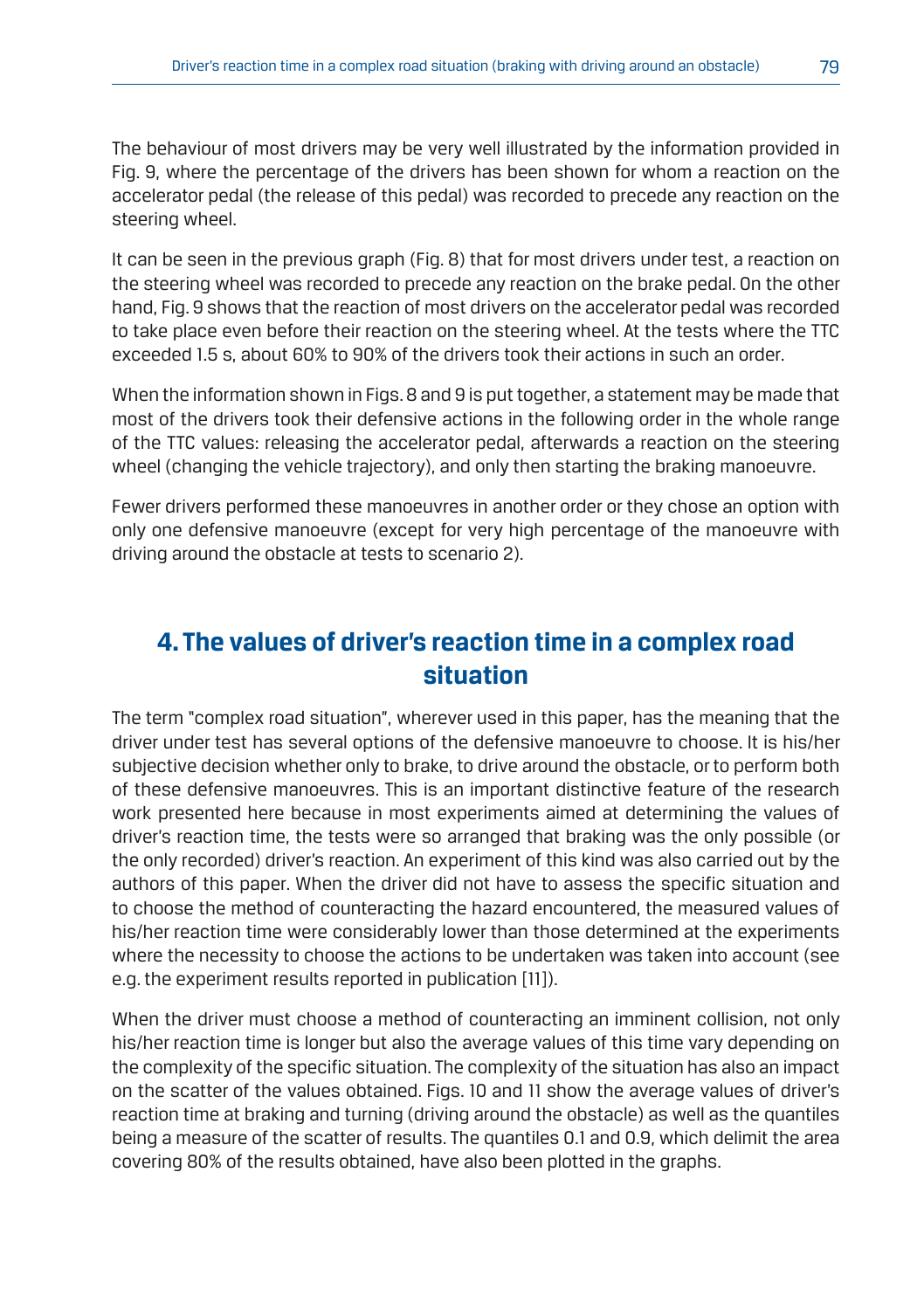

The dependences of average values and quantiles on the TTC have been approximated in the graphs by linear functions. For the research results presented here to be usable for accident analysis purposes, the equations of the lines plotted in Figs. 10 and 11 have been given in Tables 2 and 3.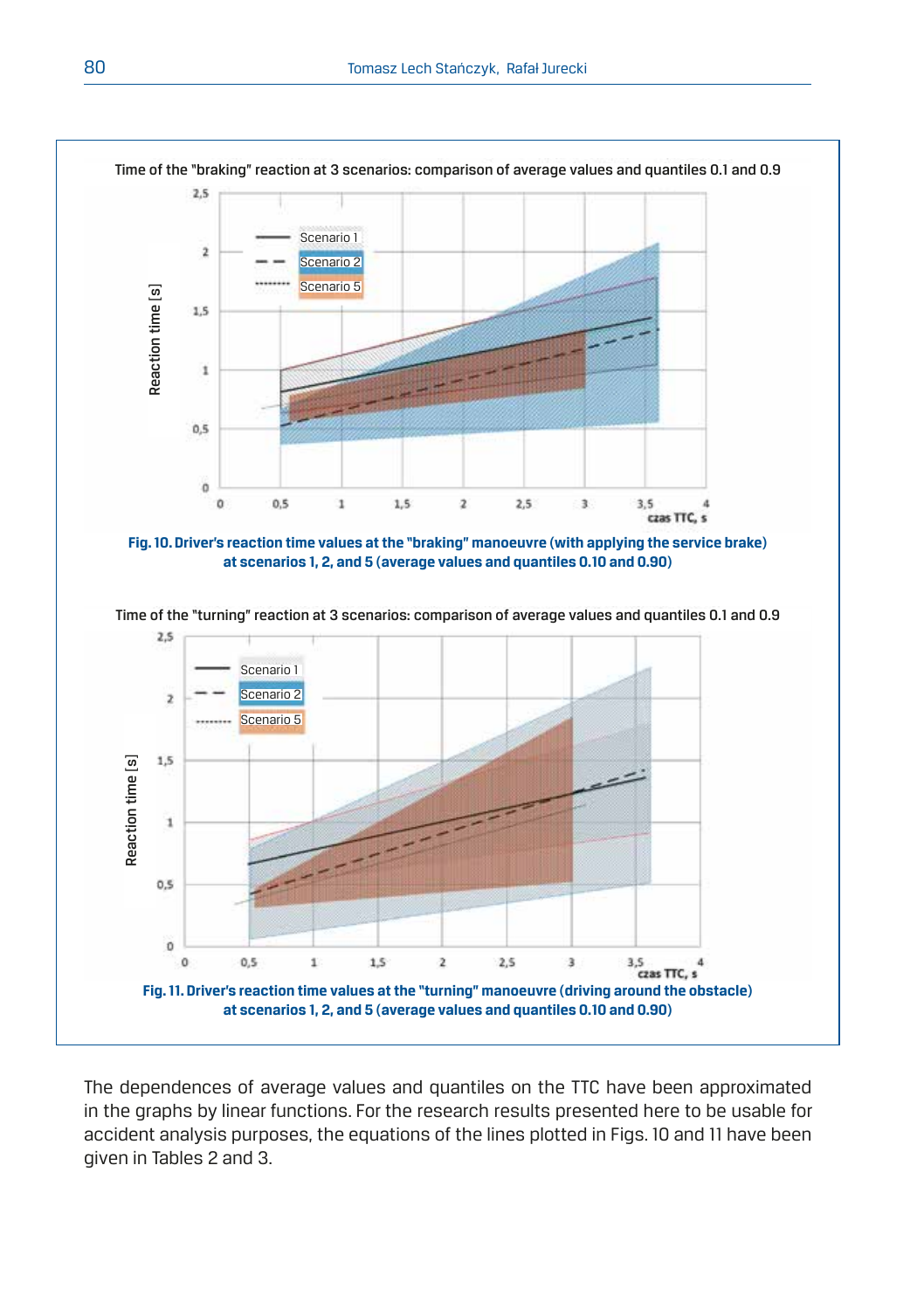|               | Scenario 1           | Scenario 2           | <b>Scenario 5</b>    |
|---------------|----------------------|----------------------|----------------------|
| Average value | $v = 0.197x + 0.713$ | $v = 0.261x + 0.374$ | $v = 0.165x + 0.563$ |
| Ouantile 0.10 | $v = 0.138x + 0.556$ | $y = 0.066x + 0.317$ | $v = 0.120x + 0.469$ |
| Ouantile 0.90 | $v = 0.256x + 0.869$ | $v = 0.455x + 0.434$ | $v = 0.236 + 0.637$  |

#### Table 2. Equations of the average value and quantile lines plotted in the graphs of driver's reaction time at the "braking" manoeuvre (with applying the service brake)

Table 3. Equations of the average value and quantile lines plotted in the graphs of driver's reaction time at the "turning" manoeuvre

|               | Scenario 1           | Scenario 2           | <b>Scenario 5</b>    |
|---------------|----------------------|----------------------|----------------------|
| Average value | $v = 0.222x + 0.556$ | $v = 0.321x + 0.258$ | $v = 0.285x + 0.239$ |
| Ouantile 0.10 | $v = 0.141x + 0.406$ | $v = 0.153x - 0.036$ | $v = 0.087x + 0.273$ |
| Ouantile 0.90 | $v = 0.303x + 0.705$ | $y = 0.489x + 0.552$ | $v = 0.591x + 0.122$ |

# **5. Recapitulation**

The analysis of vehicle drivers' reaction to the road situations where braking and/or driving around an obstacle can be undertaken to avoid a collision with the obstacle, as presented herein, makes it possible to formulate a few interesting conclusions.

The conclusion that should be considered most important is the finding that the drivers very seldom chose braking as the only defensive manoeuvre in the situations of this kind, while such an approach of the drivers is predominantly assumed at accident analyses.

In the great majority of cases, the driver's reaction was a combination of both the defensive manoeuvres, i.e. braking and driving around the obstacle, and the drivers who behaved like this, especially at the scenarios where two obstacles were encountered and the TTC (time-to-collision) was longer than 1 s (1.4 s), made even more than 80% of the total.

A more detailed analysis of the method of combining the two defensive manoeuvres has shown that the most popular sequence of actions taken to avoid a collision was as specified below: releasing of the accelerator pedal, followed by a reaction on the steering wheel (to change the vehicle trajectory), and only then starting of the braking manoeuvre. Fewer drivers performed these manoeuvres in another order or they chose an option with only one defensive manoeuvre. The values of driver's reaction time at braking and at turning (driving around the obstacle), determined from the experiments carried out for the situations where any or both of these defensive manoeuvres could be undertaken, have been specified in this paper. Both the average values and the quantiles shown in the graphs depend on the type (complexity) of a specific road situation and on the degree of hazard, a good measure of which is the time that is to elapse until the moment of a possible collision, i.e. the "time-to-collision" (TTC).